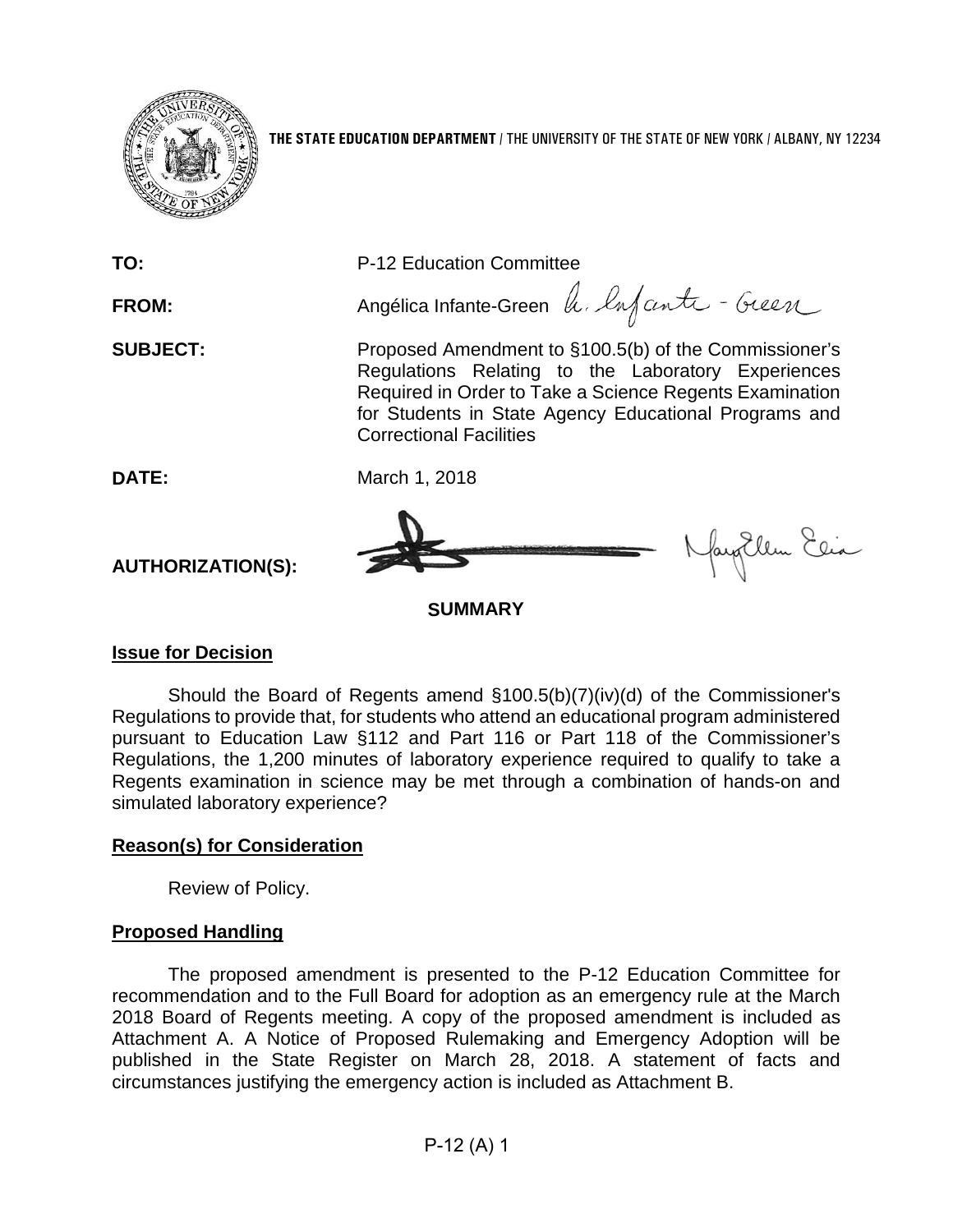## **Procedural History**

N/A

## **Background Information**

Pursuant to §100.5(b)(7)(iv)(d) of the Commissioner's regulations, in order to qualify to take a Regents examination in any of the sciences, a student must complete 1,200 minutes of actual hands-on (not simulated) laboratory experience.

Because of the unique safety and security issues that may arise when providing hands-on science laboratory experiences as part of the educational programs administered pursuant to Education Law §112 and Part 116 or Part 118 of the Commissioner's Regulations, the proposed regulation would enable students attending such programs to complete the 1,200 minute laboratory experience requirement through a combination of hands-on and simulated experiences. The proposed amendment would, therefore, expand opportunities for students to participate in science Regents examinations by allowing them to participate in the required laboratory experiences while they are attending such programs.

#### **Related Regents Items**

N/A

## **Recommendation**

It is recommended that the Board of Regents take the following action:

VOTED: That clause (d) of subparagraph (iv) of paragraph (7) of subdivision (b) of §100.5 of the Regulations of the Commissioner of Education be amended, as submitted, effective March 13, 2018, as an emergency action upon a finding by the Board of Regents that such action is necessary for the preservation of the general welfare in order to ensure that certain students who are attending educational programs administered pursuant to Education Law §112 and Part 116 or Part 118 of the Commissioner's regulations are aware that the 1,200 minutes of laboratory experience required to qualify to take a Regents examination in science may be met through a combination of hands-on and simulated laboratory experience. It is also necessary to ensure that such programs are on notice that they must provide appropriate laboratory experiences in accordance with this regulation, and that school districts are on notice that such students will be eligible for admission to a science Regents examination.

## **Timetable for Implementation**

If adopted at the March Regents meeting, the proposed amendment will become effective as an emergency measure on March 13, 2018. Following the 60-day public comment period required under the State Administrative Procedure Act, it is anticipated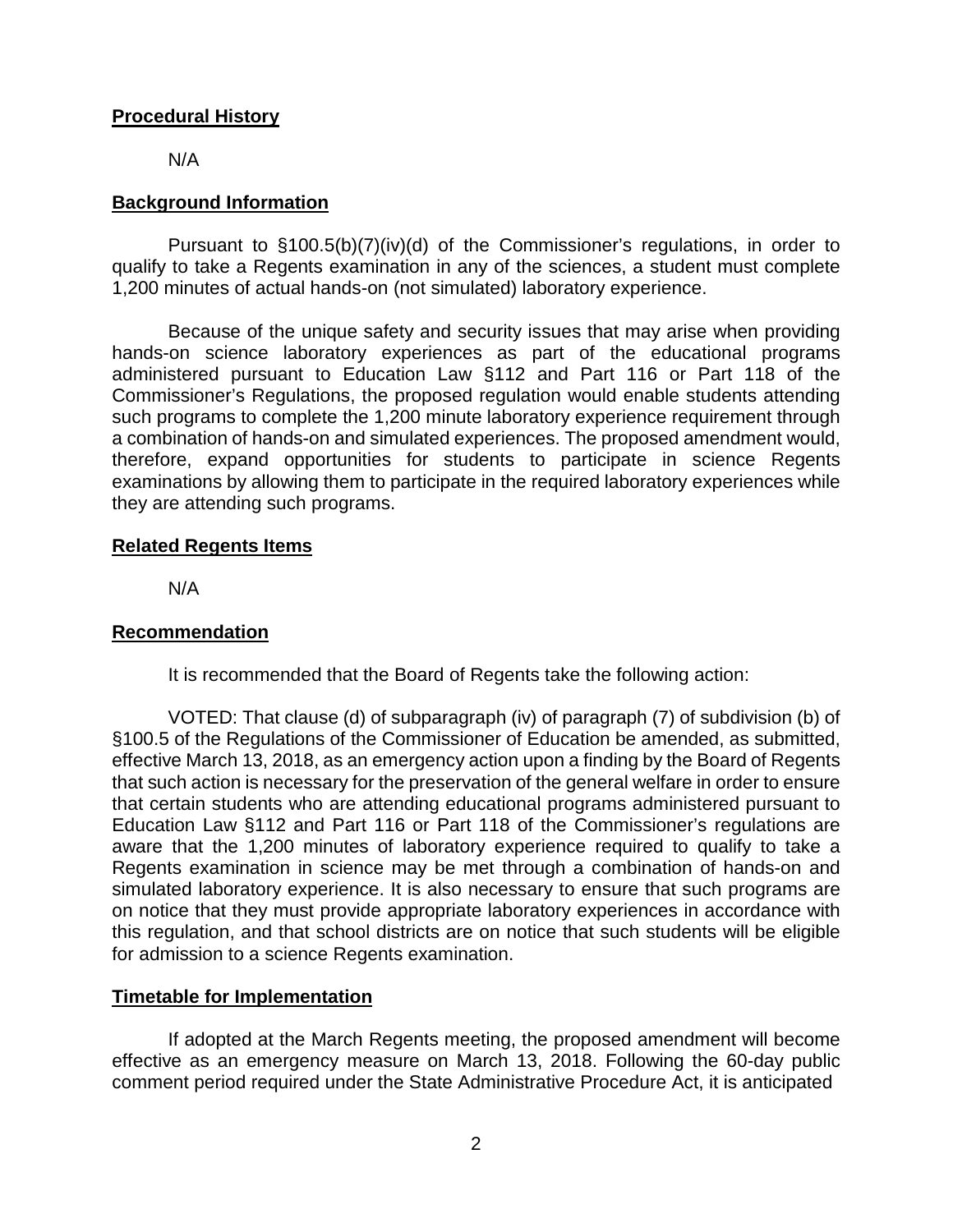that the proposed amendment will be presented to the Board of Regents at the July 2018 meeting for adoption as a permanent rule. If adopted at the July 2018 Regents meeting, the proposed amendment will be effective as a permanent rule on August 1, 2018.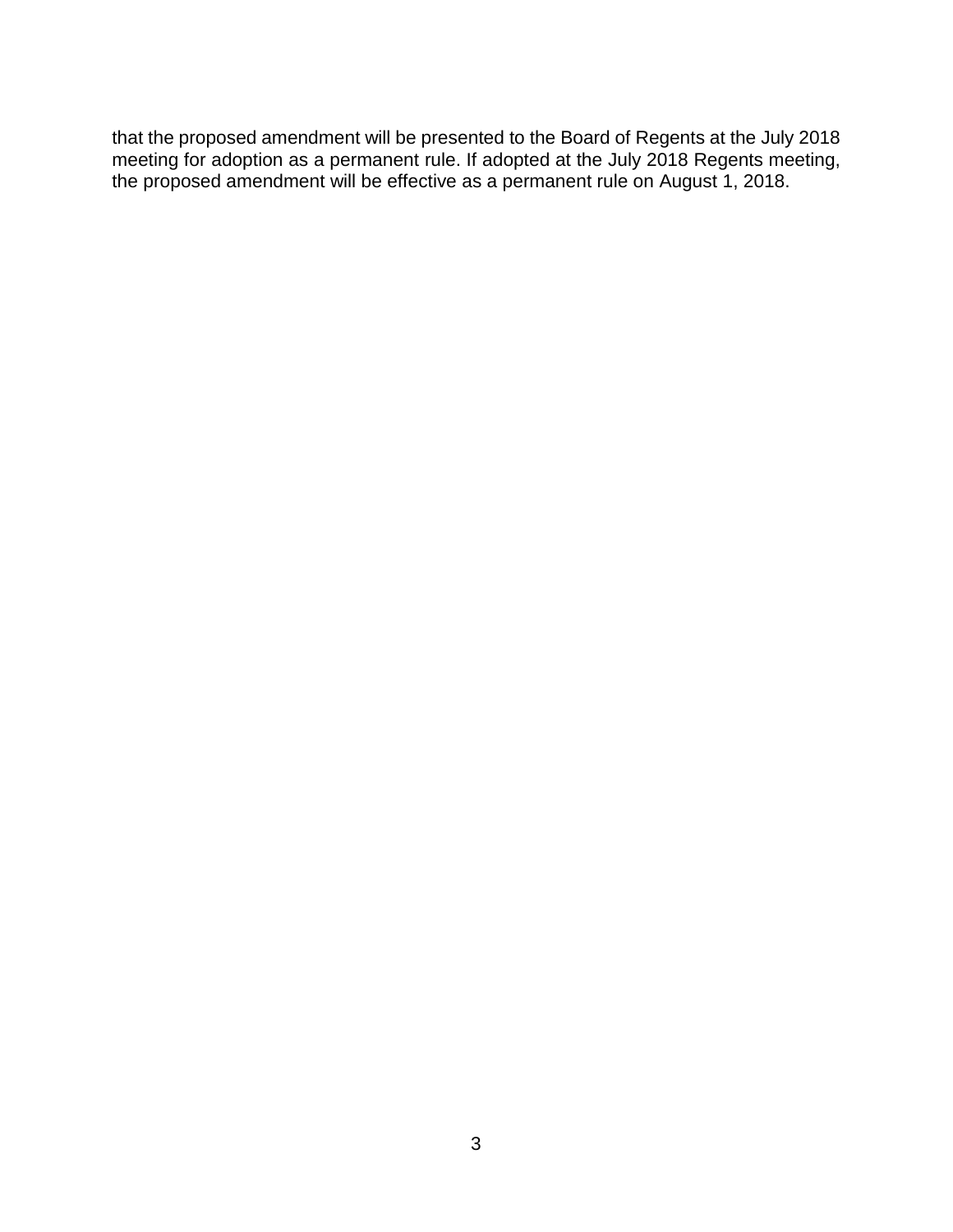#### **Attachment A**

#### AMENDMENT OF THE REGULATIONS OF THE COMMISSIONER OF EDUCATION

Pursuant to Education Law sections 101, 207, 208, 209, 305, 308, 309 and 3204 1. Clause (d) of subparagraph (iv) of paragraph (7) of subdivision (b) of section 100.5 of the Regulations of the Commissioner of Education is amended as follows:

(*d*) Science, three units of credit and one of the Regents examinations in science or an approved alternative pursuant to section 100.2(f) of this Part. In order to qualify to take a Regents examination in any of the sciences a student must compete 1,200 minutes of actual hands-on (not simulated) laboratory experience with satisfactory documented laboratory reports, provided that, for students who attend educational programs administered pursuant to Education Law section 112 and Part 116 or Part 118 of this Title, the 1,200 minutes of laboratory experience may be met through a combination of hands-on and simulated laboratory experience. The 1,200 minutes of laboratory experience must be in addition to the required classroom instruction associated with earning a unit of credit.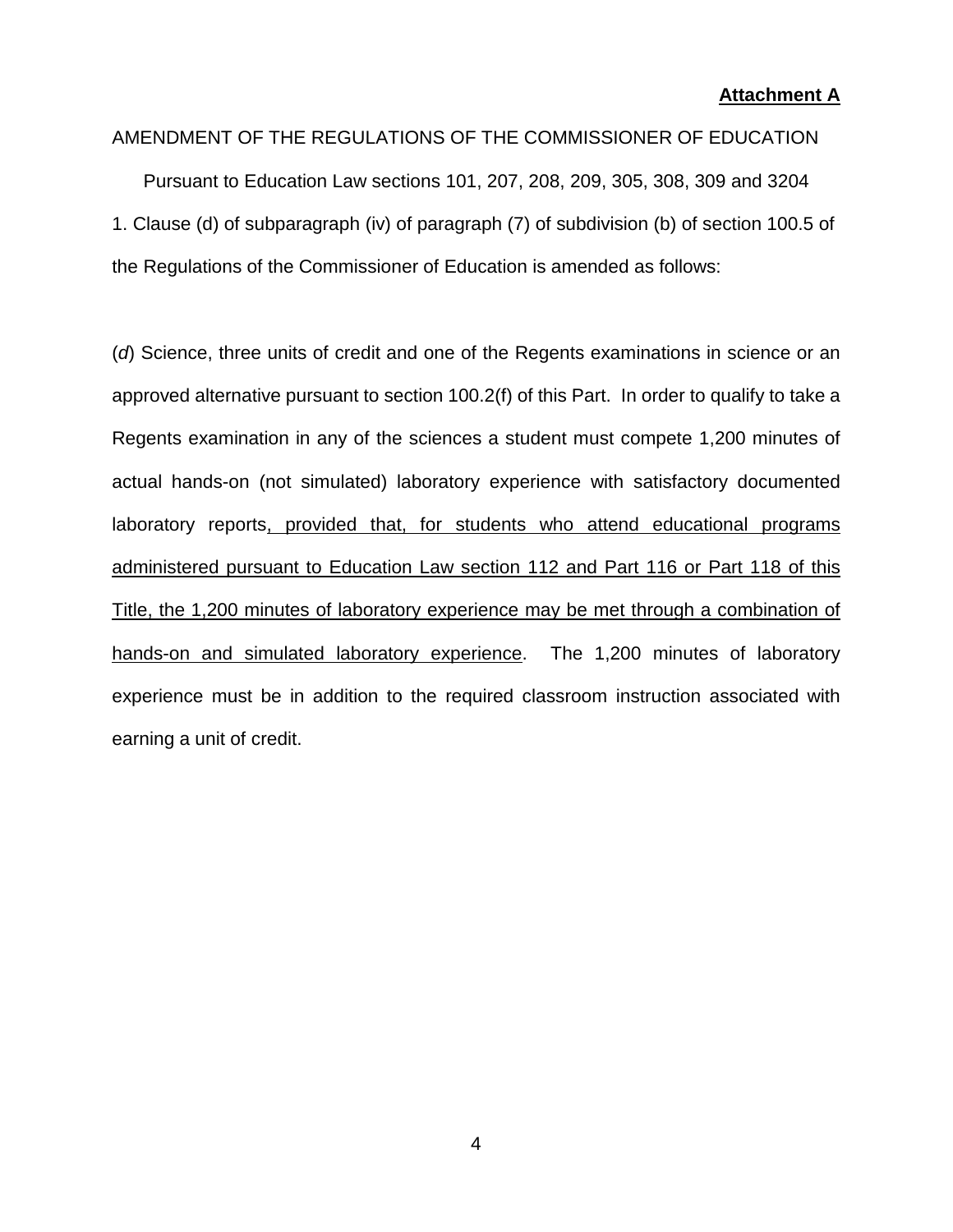#### **Attachment B**

#### **8 NYCRR §100.5(b)(7)(iv)(d)**

# STATEMENT OF FACTS AND CIRCUMSTANCES WHICH NECESSITATE EMERGENCY ACTION

The proposed amendment is necessary to implement Regents policy to expand opportunities for students attending educational programs administered pursuant to Education Law §112 and Part 116 or Part 118 of the Commissioner's regulations to participate in science Regents examinations by permitting such students to complete the 1,200 minute laboratory experience requirement though a combination of hands-on and simulated experiences.

Since the Board of Regents meets at fixed intervals, the earliest the proposed rule can be presented for regular (non-emergency) adoption, after expiration of the required 60-day public comment period provided for in the State Administrative Procedure Act (SAPA) sections 201(1) and (5), would be the July 16-17, 2018 Regents meeting. Furthermore, pursuant to SAPA section 203(1), the earliest effective date of the proposed rule, if adopted at the July meeting, would be August 1, 2018, the date a Notice of Adoption would be published in the State Register. However, the proposed rule would expand opportunities for students to participate in science Regents examinations by allowing them to participate in the required laboratory experiences while they are attending such programs. Therefore, emergency action is necessary at the March 2018 Regents meeting for the preservation of the general welfare in order to ensure that students who are attending these educational programs are aware that the 1,200 minutes

5